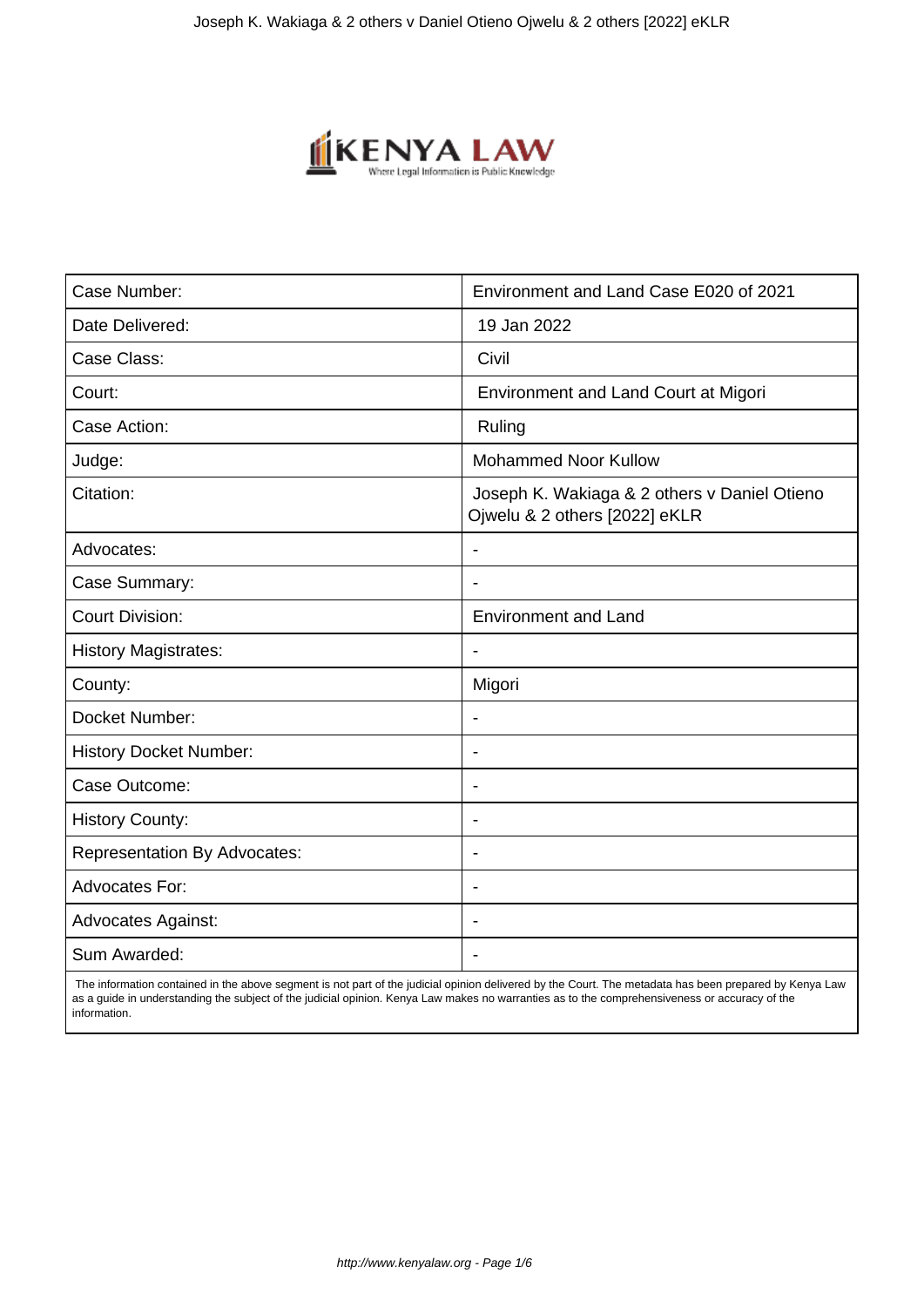## **REPUBLIC OF KENYA**

## **IN THE ENVIRONMENT AND LAND COURT**

## **AT MIGORI**

## **ELC CASE NO. E 020 OF 2021 (O.S)**

## **JOSEPH K. WAKIAGA**

**(Suing on own behalf and as the legal rep. of the estate of**

| <b>VERSUS</b> |  |
|---------------|--|
|               |  |
|               |  |
|               |  |
|               |  |

# **RULING**

# **INTRODUCTION**

1. By Notice of Motion dated  $17<sup>th</sup>$  August, 2021 the Applicants/Plaintiffs sought for the following orders: -

a) Spent.

b) This Honourable Court be pleased to grant Temporary Conservatory/ Preservatory Order of Injunction restraining the Defendants especially the 1<sup>st</sup> Defendant by himself, servants, agents or otherwise howsoever from interfering with the Plaintiffs/ Applicants' quiet possession of portion of the suit title measuring 3acres and comprised of Original Title Number SUNA WEST/ WASWETA II/ 115 which has since been illegally subdivided without Succession into 6639,6640,7477 and 7478 pending hearing and determination of this Application.

c) This Honourable Court be pleased to grant Temporary Conservatory/ Preservatory Order of Injunction restraining the Defendants especially the 1<sup>st</sup> Defendant by himself, servants, agents or otherwise howsoever from interfering with the Plaintiffs/ Applicants' quiet possession of portion of the suit title measuring 3acres and comprised of Original Title Number SUNA WEST/ WASWETA II/ 115 which has since been illegally subdivided without Succession into 6639,6640,7477 and 7478 pending hearing and determination of this Suit.

d) Costs of this Application be provided for.

2. The application is based on the grounds thereof and the Supporting Affidavit sworn by JOSEPH K. WAKIAGA on 17.08.2021 on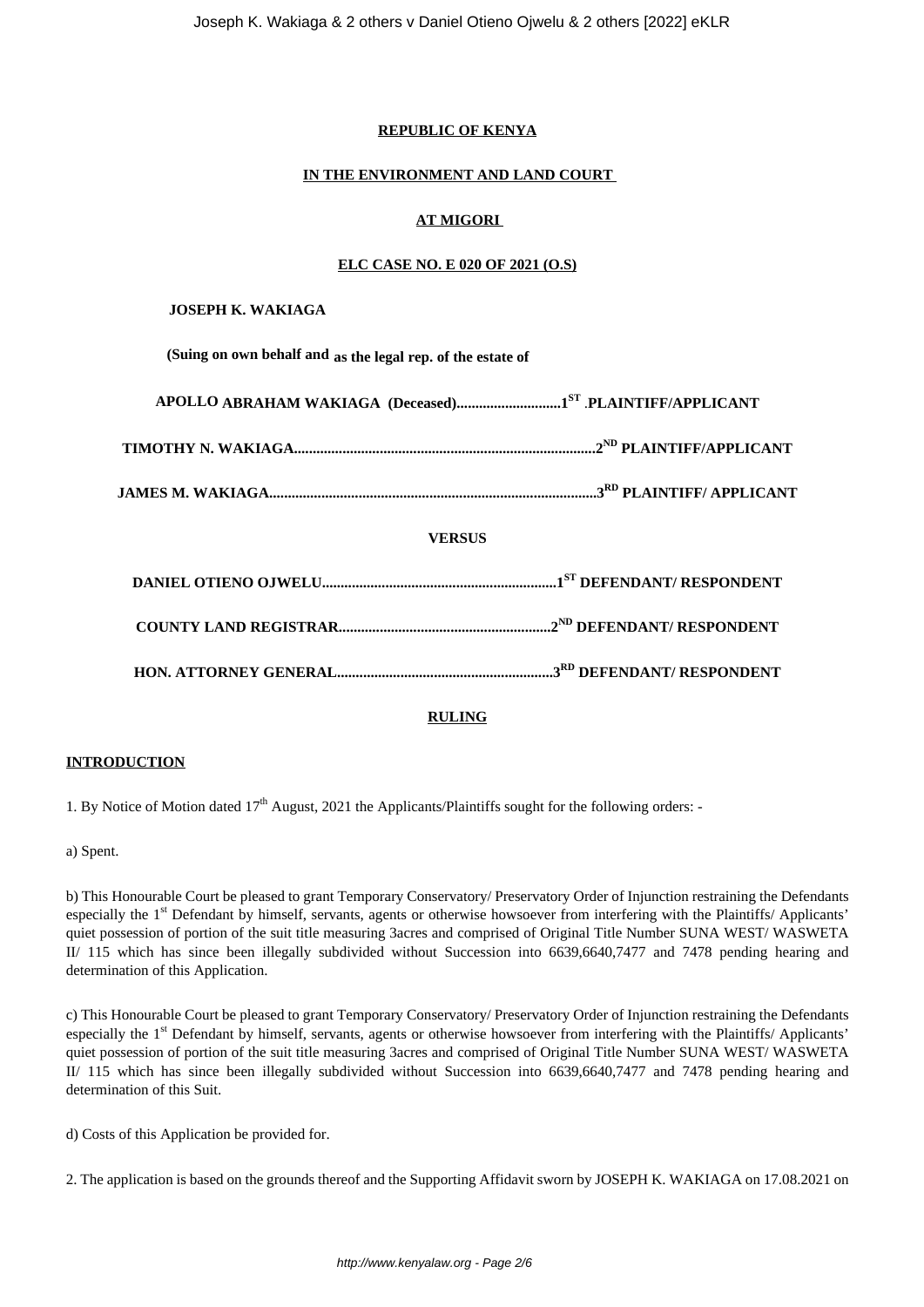his own behalf and on behalf of the co-plaintiffs. The applicants herein aver that their late father APOLLO ABRAHAM WAKIAGA bought a portion of land L.R. SUNA WEST/ WASWETA II/115 measuring 3acres from the late COSMAS OJWELU, the 1<sup>st</sup> Defendant's father. He thereafter took immediate vacant possession of the said portion and they have been in open, peaceful and uninterrupted possession, occupation and use of the same since 1981 to date. They have been growing blue gum trees, forests and other crops on the said portion.

3. The Applicants contend that sometimes in 2017, the  $1<sup>st</sup>$  Defendant, without instituting succession, went ahead to illegally cause the said portion of the suit land to be transferred/ registered into his name and further embarked on illegal subdivision of the suit property into L.R NO. SUNA WEST/ WASWETA II/6639,6640, 7477 and 7478 in an attempt to dispossess, evict and disinherit them.

4. It is therefore their position that the said transfers of the Original Title into the 1<sup>st</sup> Defendant's name and the subsequent subdivision into the 4 portions are an illegality.

5. Further, it is their claim that the 1<sup>st</sup> Defendant has destroyed the crops grown on the suit land and other properties belonging to the plaintiffs with a view to illegally evict them from the said suit property.

6. That as a result of the actions of the 1<sup>st</sup> Defendant, they are bound to suffer irreparable loss hence the need for the court to intervene and preserve the substratum of the suit.

7. The application was unopposed. Despite being served with the Application herein the Defendants/ Respondents neither filed a response nor submissions in response to the allegations leveled against them.

8. The Applicants filed submissions which I have read and considered and I have taken the same into account in arriving at my decision.

#### **ISSUES FOR DETERMINATION**

9. I have taken into account the entire application and the Affidavit in support together with the annexures thereto and the Applicants' submissions. Consequently, it is my considered view that the following issues arising for determination therefrom;

a) Whether the Applicants have met the requirements for the grant of a temporary order of injunction sought.

b) Whether a temporary conservatory order of injunction sought can issue.

#### **ANALYSIS AND DISPOSITION**

#### **A) Whether the Applicants have met the requirements for the grant of a temporary order of injunction sought.**

10. The law relating to injunctions has been provided under Order 40 (1) (2) of the Civil Procedure Rule which provides as follows:

*1."Where in any suit it is proved by affidavit or otherwise: -*

*(a) That any property in dispute in a suit is in danger of being wasted, damaged, or alienated by any party to the suit, or wrongfully sold in execution of a decree;*

#### *(b) …………,*

*the court may by order grant a temporary injunction to restrain such act, or make such other order for the purpose of staying and preventing the wasting, damaging, alienation, sale, removal, or disposition of the property as the court thinks fit until the disposal of the suit or until further orders."*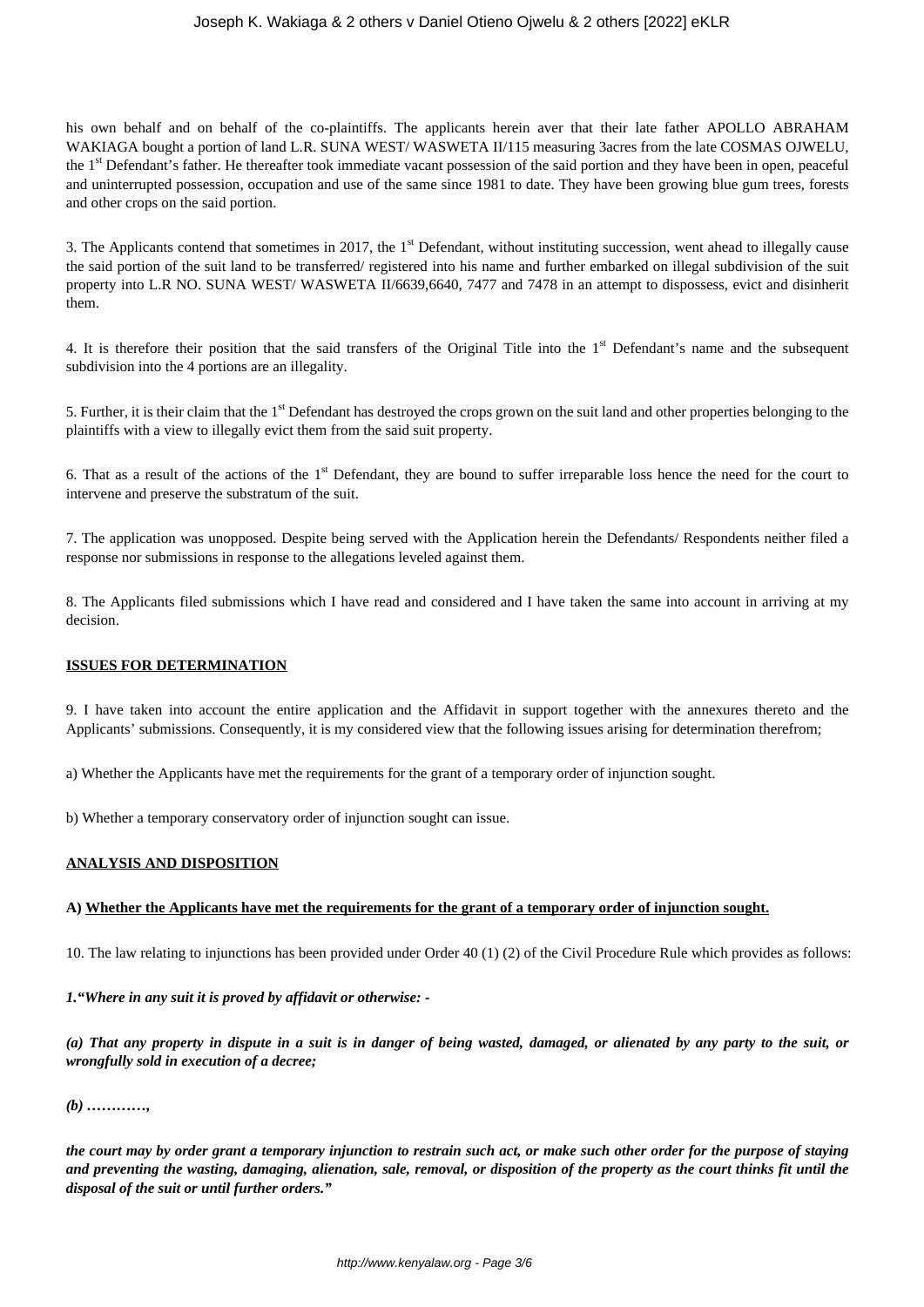11. Further, **Section 13 (7) (a)** of the **Environment and Land Court Act, 2015** mandates this court to grant interim preservation orders; which include an interim injunction as sought in the present Application.

12. The principles that govern the grant of injunctions are now well settled. An applicant seeking orders of injunction should satisfy the conditions set out in the celebrated case of **Giella vs Cassman Brown and Co. Ltd [1973] EA. 358 at 360** and reiterated in the case of in **Mrao Ltd vs First American Bank of Kenya and 2 Others, [2003] KLR 125** as follows: -

*a). where he is required to demonstrate that he has a prima facie case with serious triable and arguable issues with a probability of success against the respondent. The test on prima facie case does not mean establishing a case beyond reasonable doubt;*

*b). He will suffer irreparable harm/injury which cannot be adequately compensated by damages;*

*c). Balance of convenience: In granting an injunction under this condition the court must be satisfied that the hardship or inconvenience which is likely to be caused to the applicant by declining the injunction will be greater than that which is likely to be caused to the respondent.*

(See also *East Africa Industries Limited vs Trufoods Ltd [1972] EA 420*)

13. I will now proceed to discuss each of the 3 grounds as explained above. The first ground that an Applicant must establish is that he has a *Prima Facie* case which raises arguable and triable issues with a probability of success. In **Mrao Ltd vs First American Bank of Kenya Ltd & 2 (Supra)** the Court of Appeal elaborated the meaning of a prima facie case and stated as follows:

*"a prima facie case in a civil application includes but is not confined to a "genuine and arguable case." It is a case which, on the material presented to the court, a tribunal properly directing itself will conclude that there exists a right which has apparently been infringed by the opposite party as to call for an explanation or rebuttal from the latter."*

14. From the foregoing, it is clear that the Applicants have been in possession and use of the portion of the suit property in dispute herein; the photographs samples annexed to the Application shows the activities and the various crops and trees on the suit property. It is their position that they have been using the said portion since 1981 when the same was bought.

15. The Applicants contend that the actions of the  $1<sup>st</sup>$  Defendant of destroying the crops and the properties on the suit property, transferring the original title to his name and subsequently subdividing the same in to 4 portions; SUNA WEST/ WASWETA II/ 6639,6640,7477 and 7478 are all aimed at dispossessing, displacing and evicting them from the portion of the suit property which they have been occupying and using. It is also the Applicants allegation that the said actions were done by the 1<sup>st</sup> Defendant without the legal capacity required and which allegations have not been challenged and thus stand uncontroverted.

16. In view of the circumstances; I find that the Applicants herein have satisfactorily proved that they have a prima facie case against the Respondents.

17. The second limb is that an Applicant must demonstrate that he will suffer irreparable harm which cannot be adequately compensated by damages, if an Order of Injunction is not issued. In **Pius Kipchirchir Kogo versus Frank Kimeli Tenai (2018) eKLR** in defining what amounts to an irreparable injury the court stated as follows;

*"irreparable injury means that the injury must be one that cannot be adequately compensated for in damages and that the existence of a prima facie case is not itself sufficient. The applicant should further show that irreparable injury will occur to him if the injunction is not granted and there is no other remedy open to him by which he will protect himself from the consequences of the apprehended injury."*

18. It is important to consider whether the Applicants have proven that they will suffer irreparable harm, I find this in the affirmative. As stated above, irreparable harm/injury is that which cannot be quantified in monetary terms. It is the Applicants assertion that they have been occupying and using the said portion of the suit property since 1981; they have planted blue gum trees, forests and other crops as evidenced from the annexed photographs and which are now at the verge of being destroyed and wasted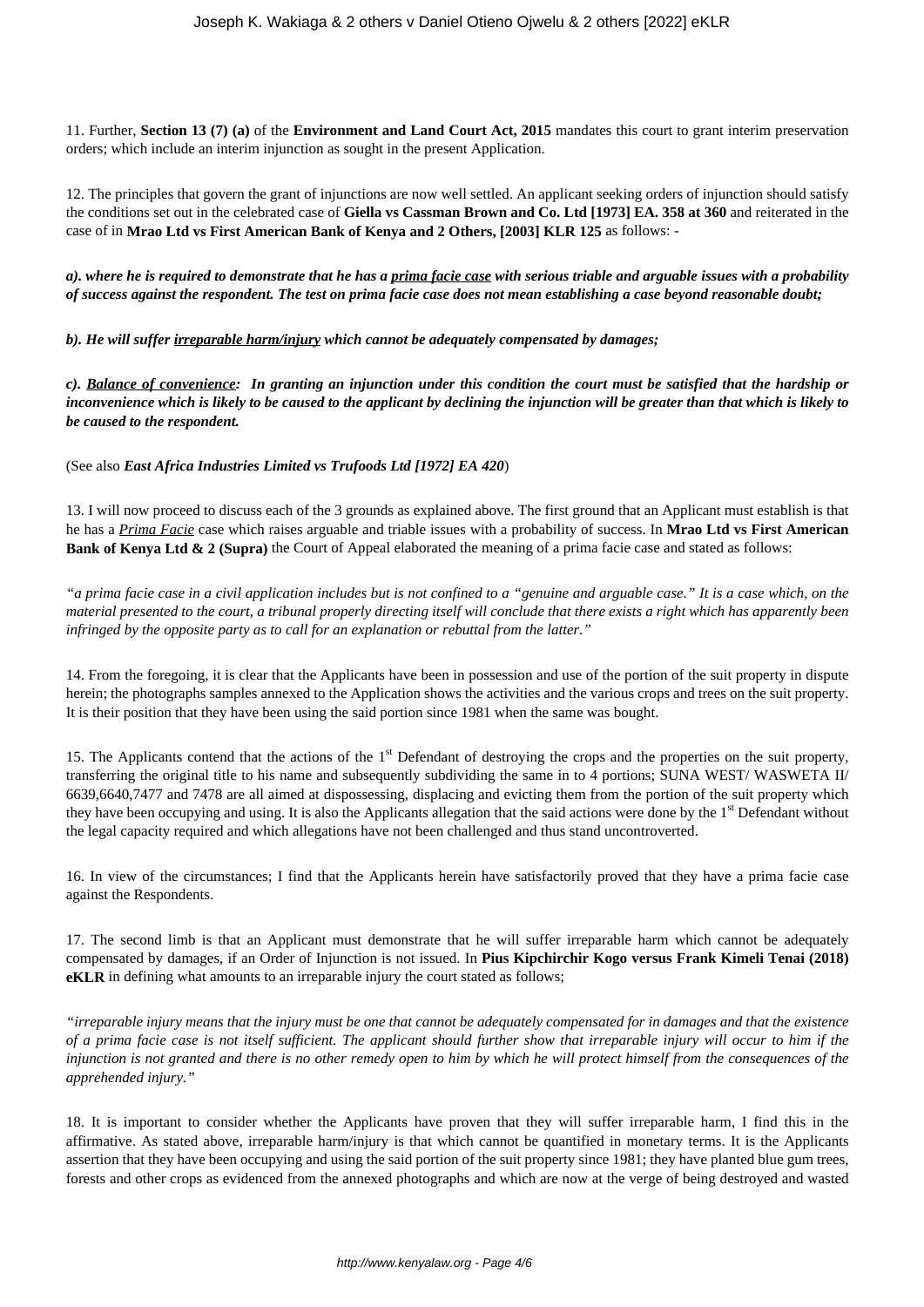by the 1<sup>st</sup> Defendant. No explanation whatsoever has been tendered by the 1<sup>st</sup> Defendant on the said allegations. Thus, should 1<sup>st</sup> Defendant alienate and/or evict the Applicants/ Plaintiffs from the suit property which is now registered in his name, then the loss and inconvenience the Applicants stand to suffer cannot be quantified nor be compensated by an award of damages.

19. The equitable remedy of temporary injunction is issued solely to prevent grave and irreparable injury; that is actual, substantial and demonstrable injury that cannot *"adequately"* be compensated by an award of damages. An injury is irreparable where there is no standard by which their amount can be measured with reasonable accuracy or is in such a nature that monetary compensation, of whatever amount, will never be adequate remedy.

## See **Nguruman Limited v Jan Bonde Nielsen & 2 Others [2014] eKLR; Civil Appeal No. 77 of 2012 (Nairobi)**

20. The final element that must be established is on the balance of convenience. Here the court must be satisfied that the inconvenience likely to be caused to the Applicants by declining the injunction is greater than that which is likely to be caused to the Respondent. This likely inconvenience is balanced and compared between both parties; the court balances the inconveniences of the parties and possible injuries to them and their properties.

## (See *Charter House Investment Limited vs Simon K. Sang and 3 Others [2010] eKLR* (Eldoret Court of Appeal)

21. Having held that the Applicants have demonstrated that they have a prima facie case with a likelihood of success and further that they will suffer irreparable harm that cannot be compensated by an award of damages should the Injunction not be granted, I accordingly find that the balance of convenience tilts in favour of the Applicants in granting the temporary injunction.

## 22. **Lord Diplock** noted in **American Cynamide Co. vs Ethicon Limited [1975] AC 396; [1975] 2 W. L. R. 316**

## *"The whole point of temporary injunction is to keep matters in status quo until the main issue in the case can properly be heard."*

23. Guided by the above case laws and the legal provisions in the subject, it is evident that the property in dispute herein is in danger of being wasted, damaged or even alienated by the 1<sup>st</sup> Defendant. I therefore find that there is need to preserve the suit property and maintain the status quo by restraining the 1<sup>st</sup> Defendant by himself, agents or servants pending the hearing and determination of the claims of the various parties according to the law.

#### **B) Whether a temporary conservatory order of injunction as sought can issue**

24. The Applicants also sought temporary Conservatory Orders against the Defendants/ Respondents to preserve the suit property and to restrain the Respondents from interfering with the Applicants' quiet and peaceful possession, use and occupation of the portion of the suit property.

## 25. The Supreme Court determined the nature and concept of Conservatory Orders in the case of **Gatirau Peter Munya vs. Dickson Mwenda Kithinji and 2 Other (2014) eKLR** where it was held that:

*"'Conservatory orders' bear a more decided public law connotation: for these are orders to facilitate ordered functioning within public agencies, as well as to uphold adjudicatory authority of the Court, in the public interest. Conservatory orders, therefore, are not, unlike interlocutory injunctions, linked to such private-party issues as the "prospects of irreparable harm" occurring during the pendency of a case; or "high probability of success' in the applicant's case for orders of stay. Conservatory orders consequently, should be granted on the inherent merit of the case, bearing in mind the public interest, the constitutional values, and the proportionate magnitudes, and priority levels attributable to the relevant causes."* 

26. The suit property in dispute in the present case does not bear any public law connotation, issues of public interest or constitutional values do not arise at all. It is a private property with the dispute herein being between the Applicants and the Respondents. As such therefore, I do find that Conservatory Orders as sought by the Applicant cannot be granted in the circumstances.